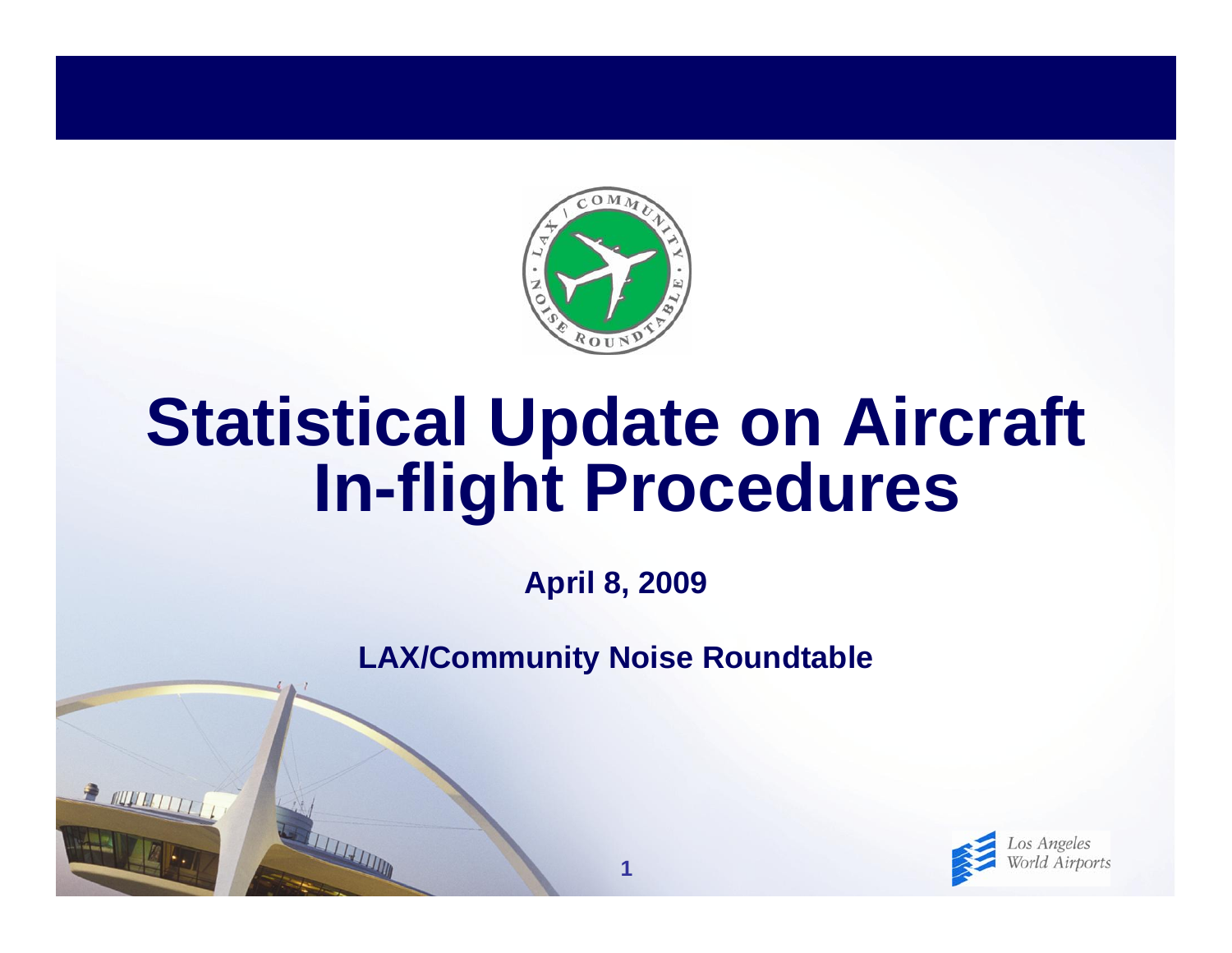## **Overview**

Statistical information on the following operations:

- $\bullet$ Extended Downwind Approach
- •Short Turns
- •Go-arounds
- $\bullet$ East Departures
- $\bullet$ Early Turns

- $\bullet$ Loop Departures
- •Palos Verdes Overflights

A THE TIME

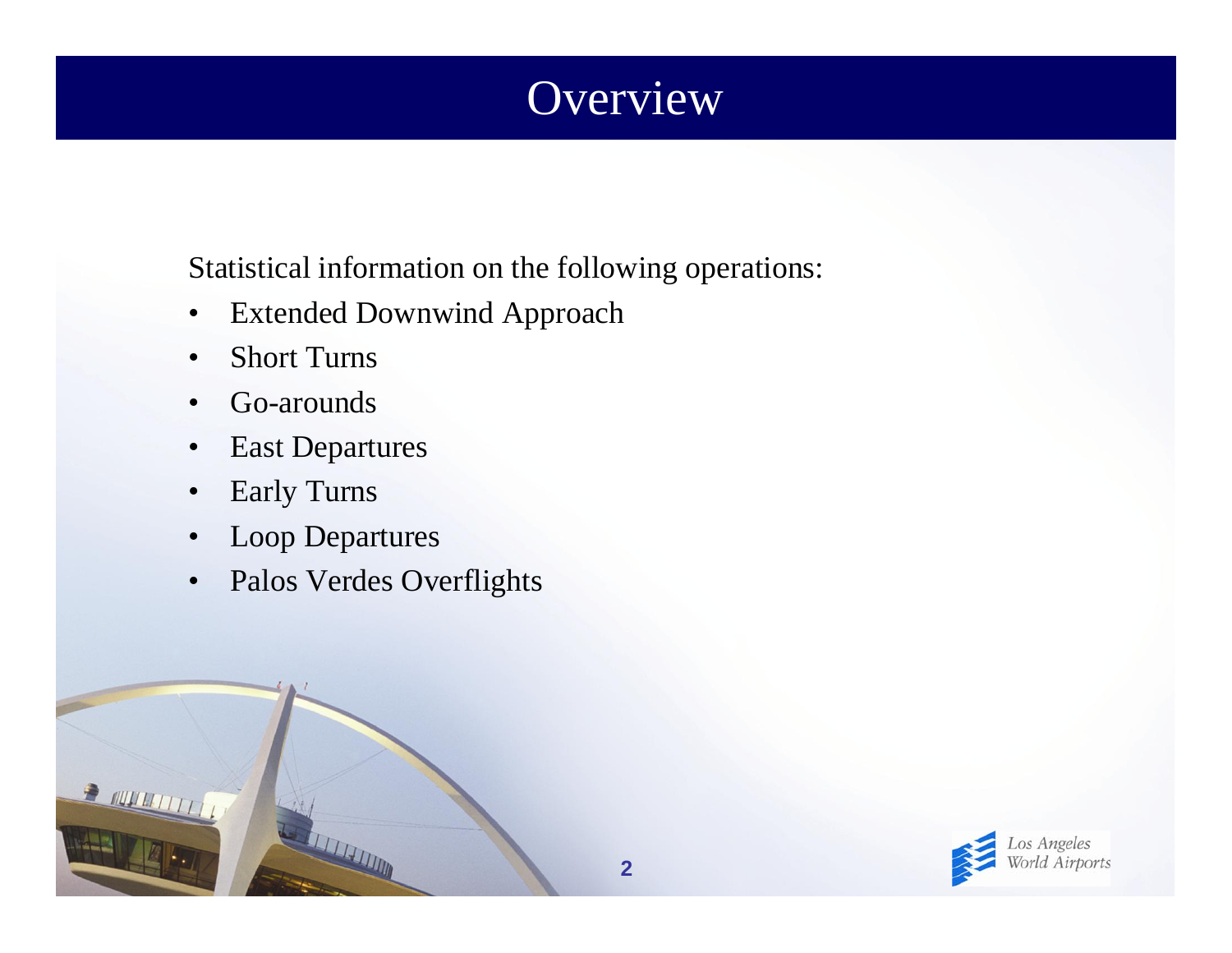#### Extended Downwind Approach

Monitoring north arrivals extending downwind over Monterey Park boundary



THE REAL PROPERTY AND IN

 $\frac{1}{2}$  and  $\frac{1}{2}$ 

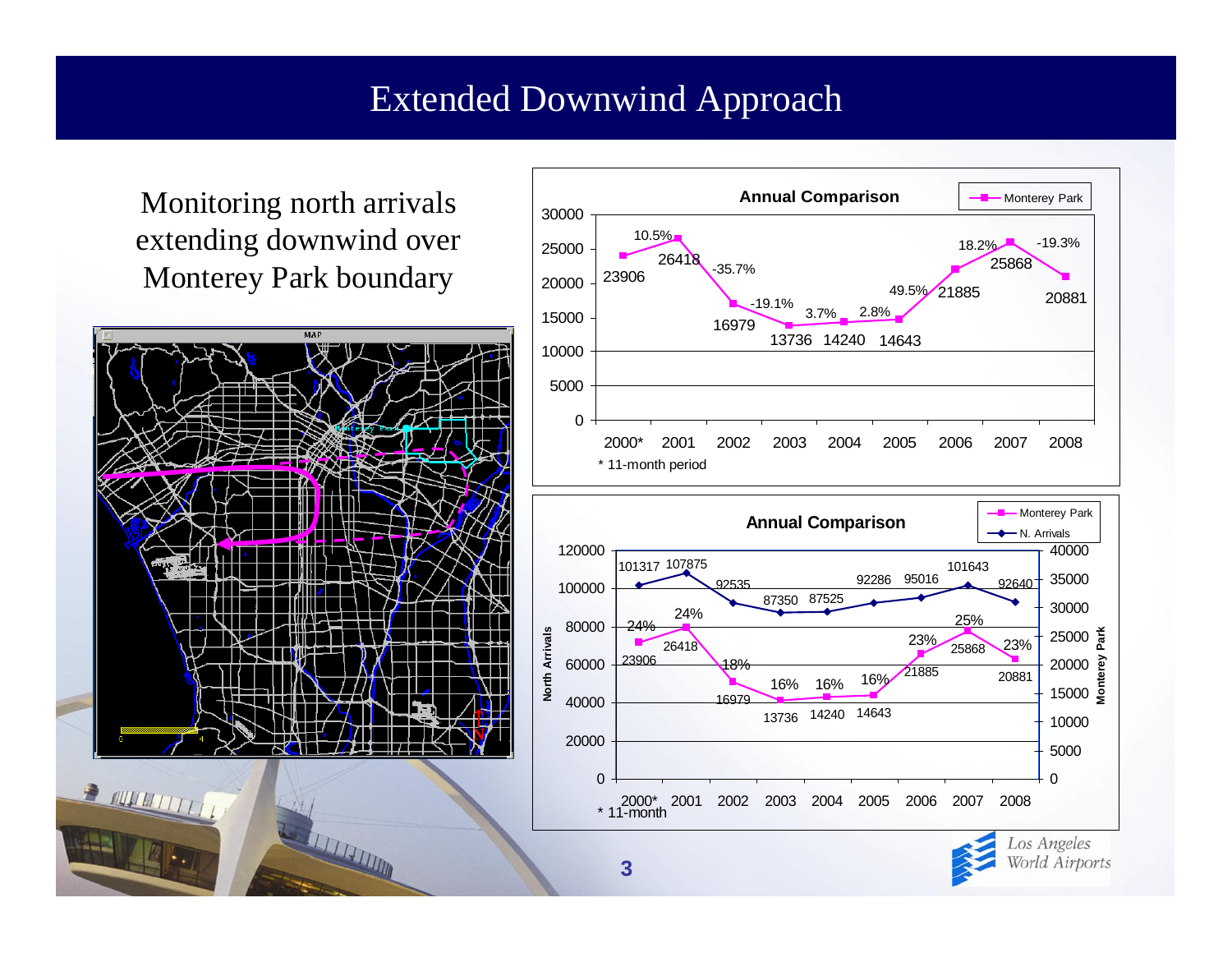#### Extended Downwind Approach



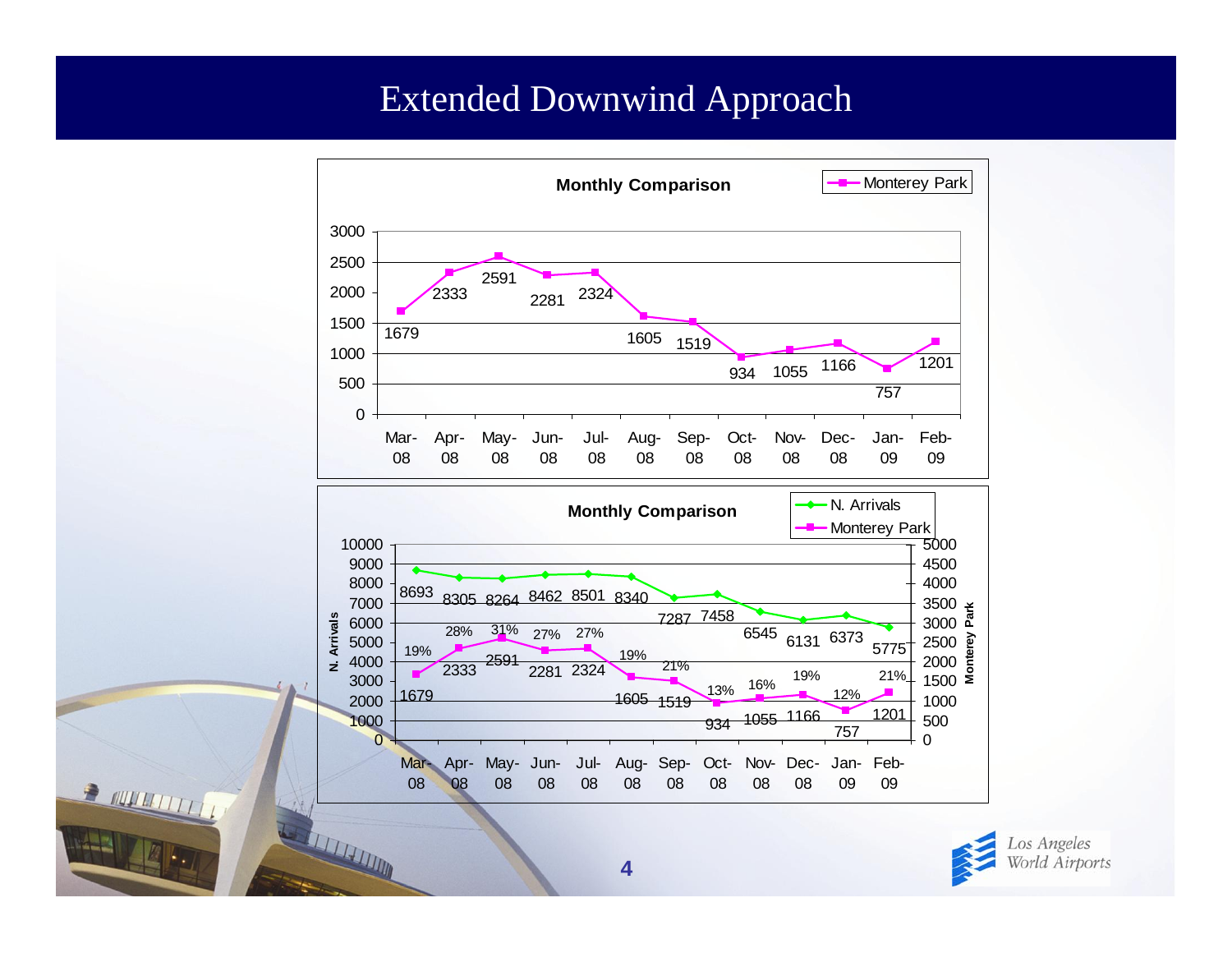#### Extended Downwind Approach February 2009

### Altitude over Monterey Park





**THE REAL PROPERTY AND** 

**P NUMBER** 





Los Angeles World Airports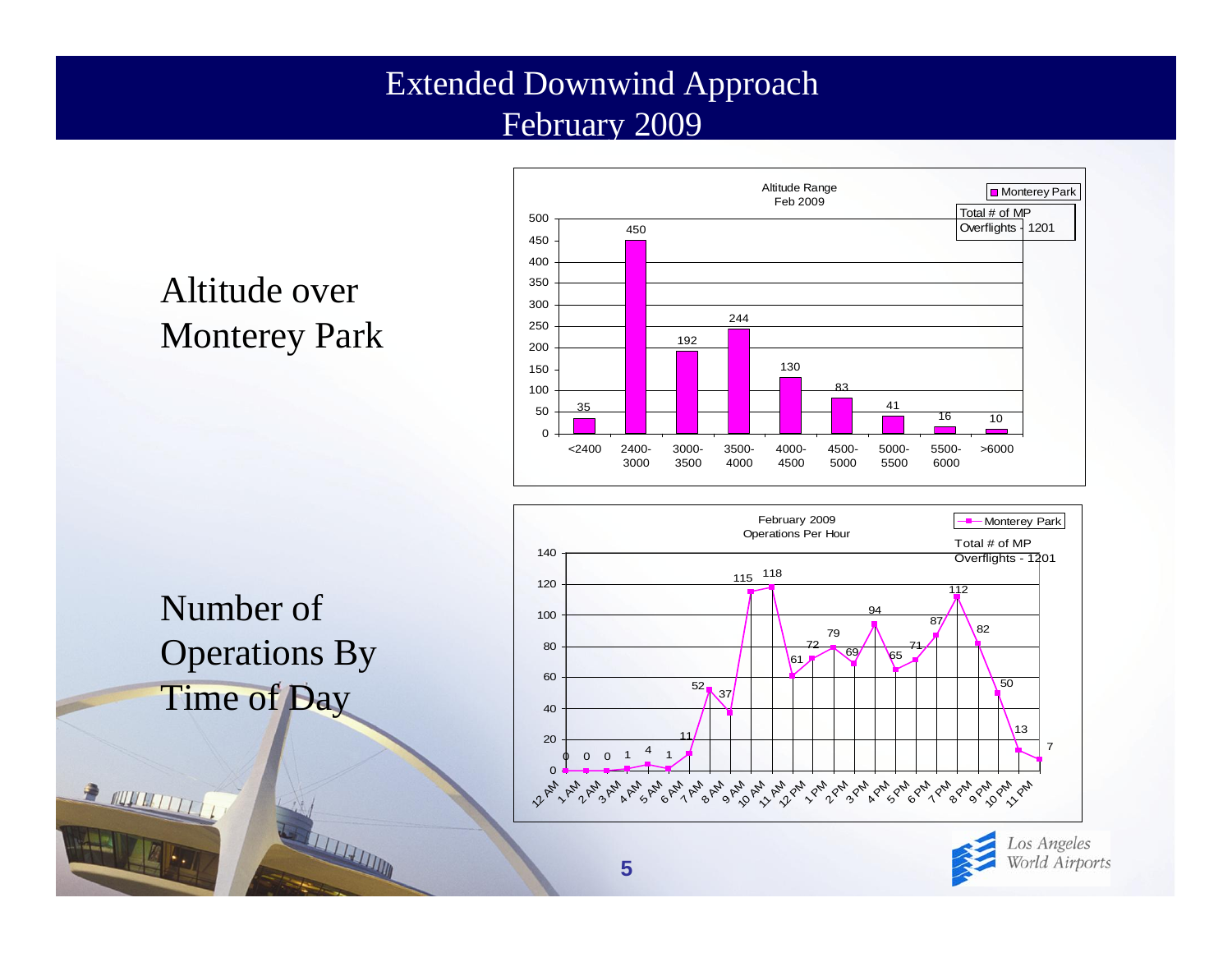#### Short Turn Arrivals

Arriving jet aircraft turning early prior to reaching the Harbor Freeway to land at LAX



**REAL PROPERTY AND** 



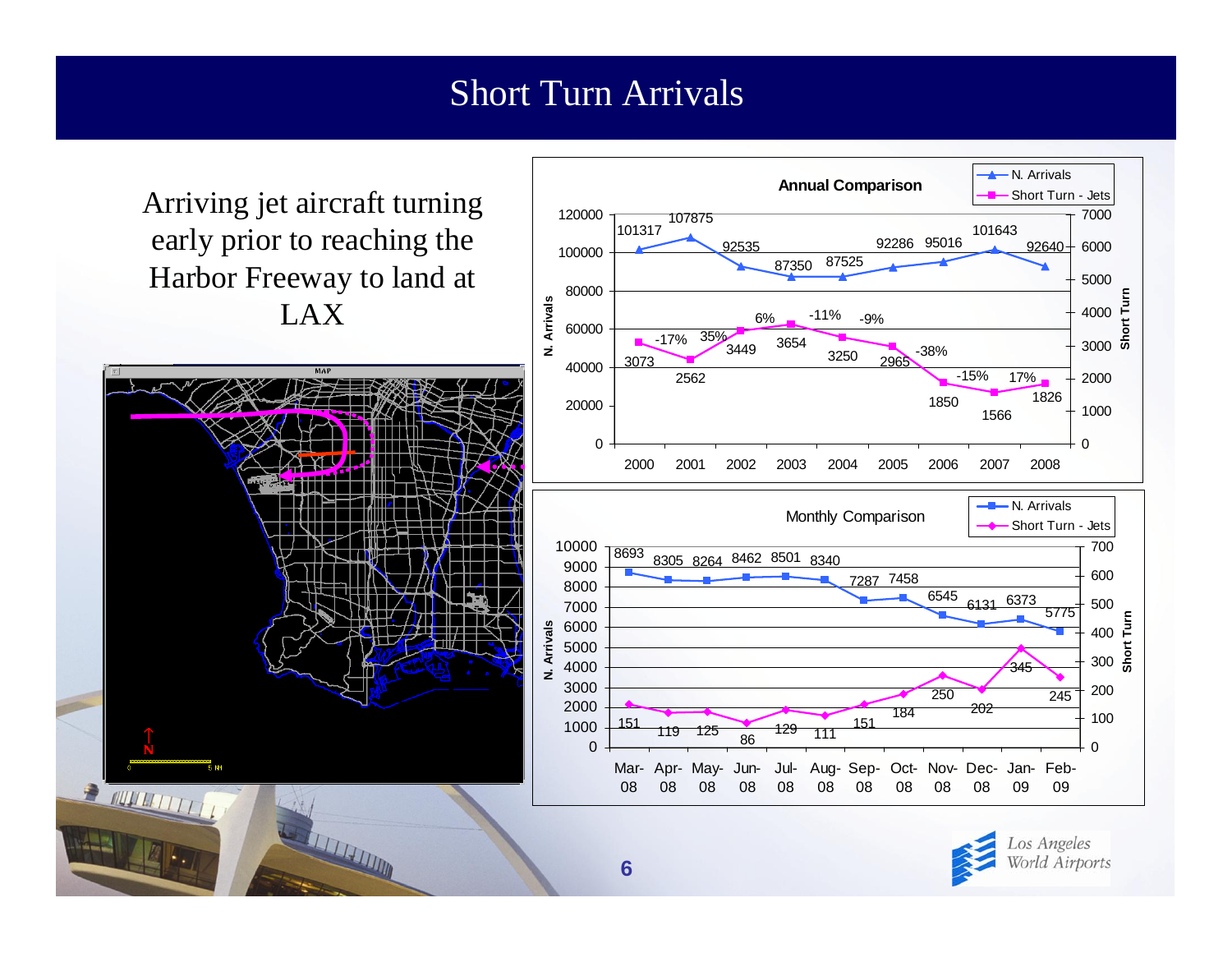#### Short Turn Arrivals – February 2009

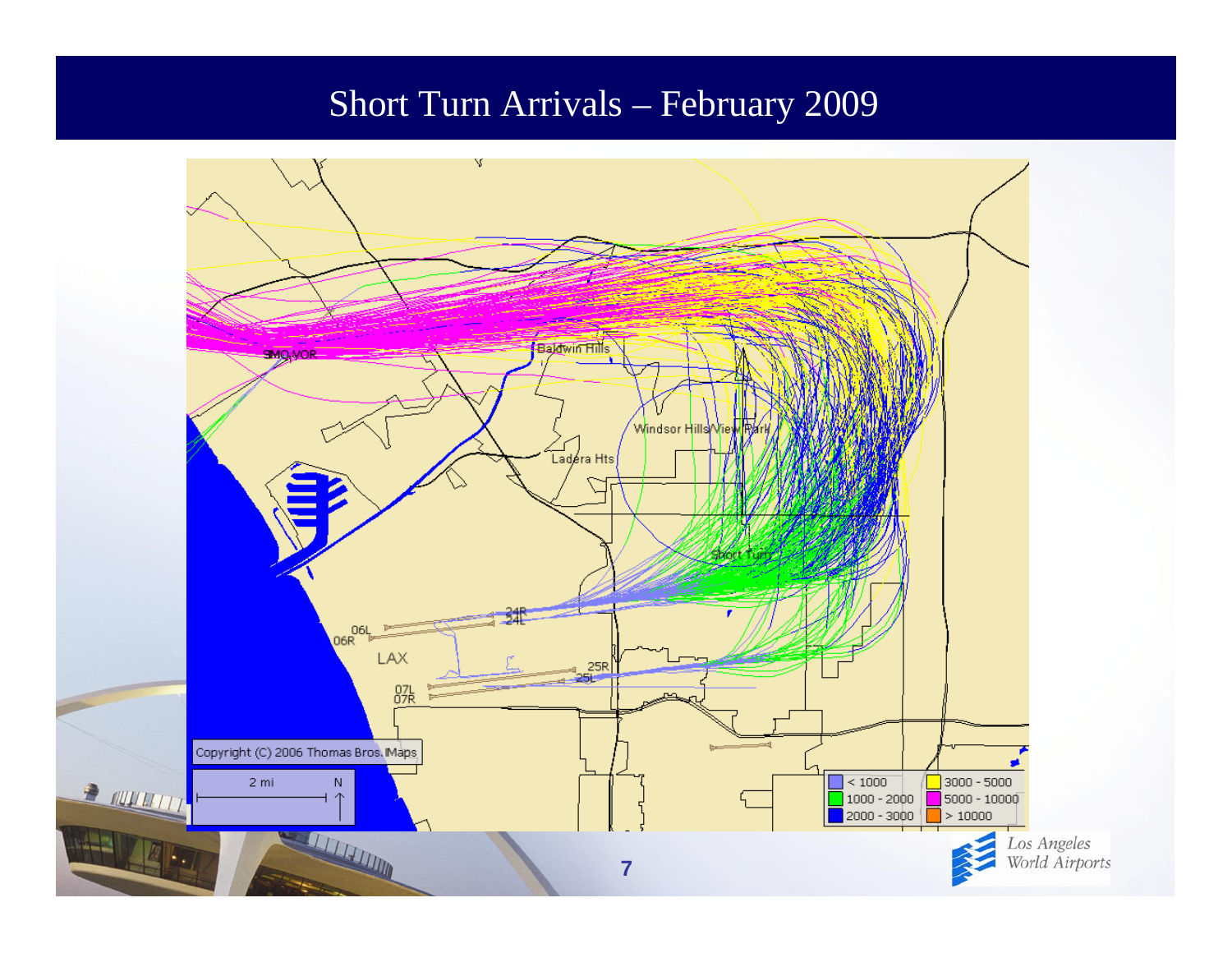#### Go-Arounds

Monitoring pilot or ATC initiated go-arounds or missed approaches



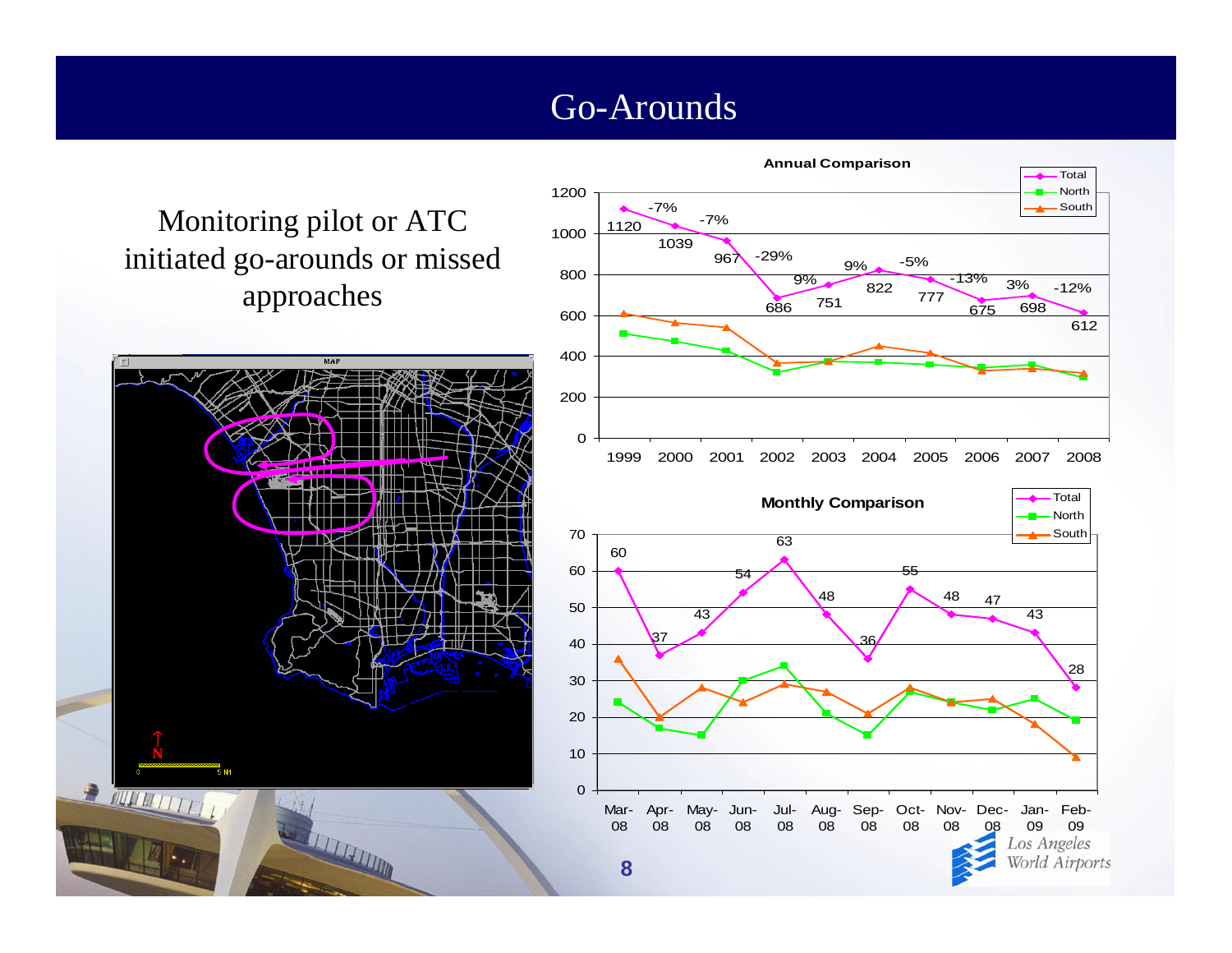#### Go-Arounds – Not Maintaining RWY Headings



Los Angeles World Airports

Mar-08 Apr-08 May- Jun-08 Jul-08 Aug-08 Sep-08 Oct-08 Nov-08 Dec-08 Jan-09 Feb-09

WELFALL

 $\mathcal{F}$  and  $\mathcal{F}$  and  $\mathcal{F}$ 

 $\left\| \cdot \right\|$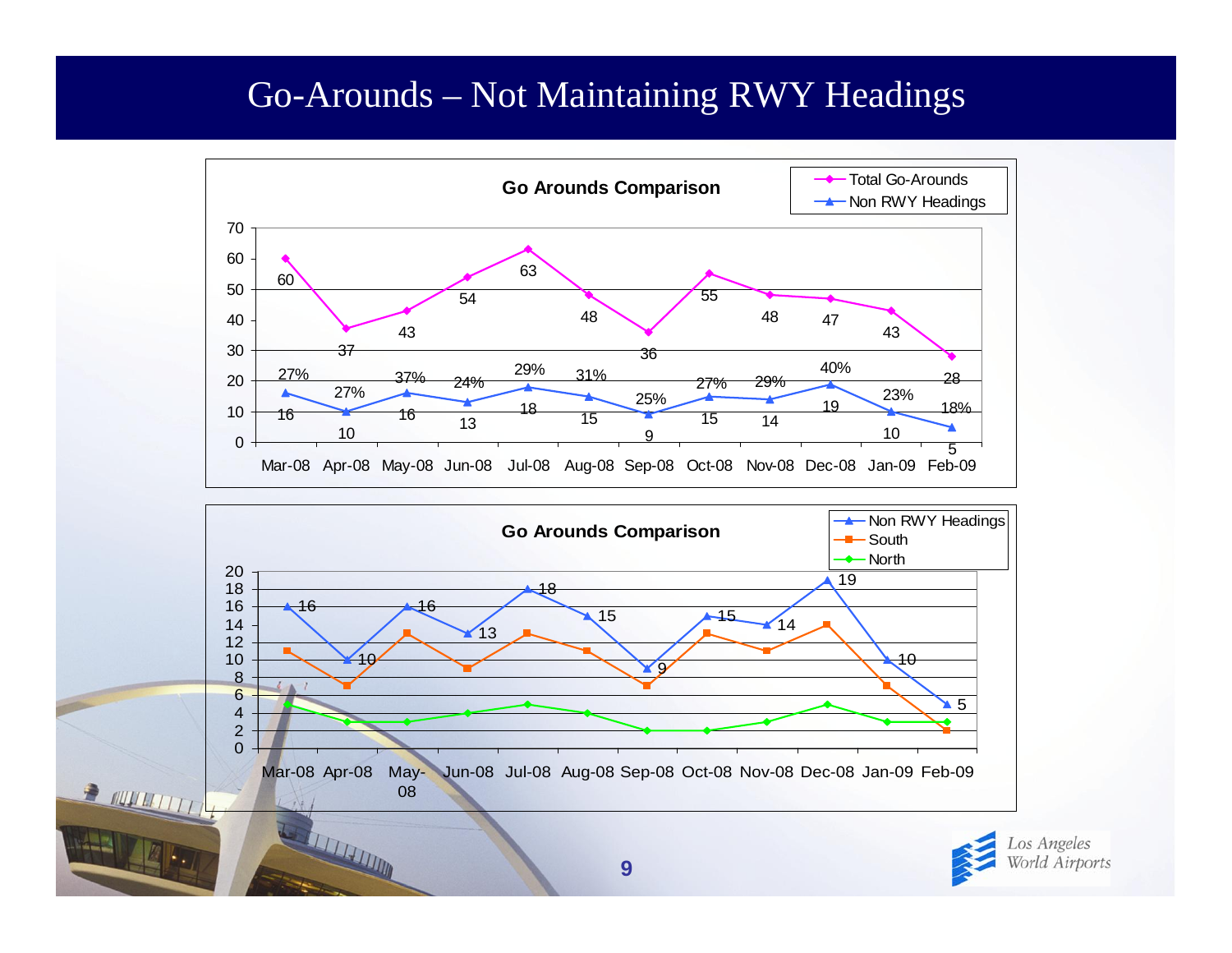#### Non-Conforming East Departures Midnight to 6:30 AM

This report shows a summary of aircraft operations that depart to the east while the airport is still conducting westerly departures between midnight and 6:30 a.m. These individual easterly departures usually occur when the pilot of a heavy aircraft (e.g. B747s) determines that the tail wind is too great for the weight of the aircraft and requests to depart east into the wind for aircraft safety.



THE TELEVISION



#### **Annual Comparison**



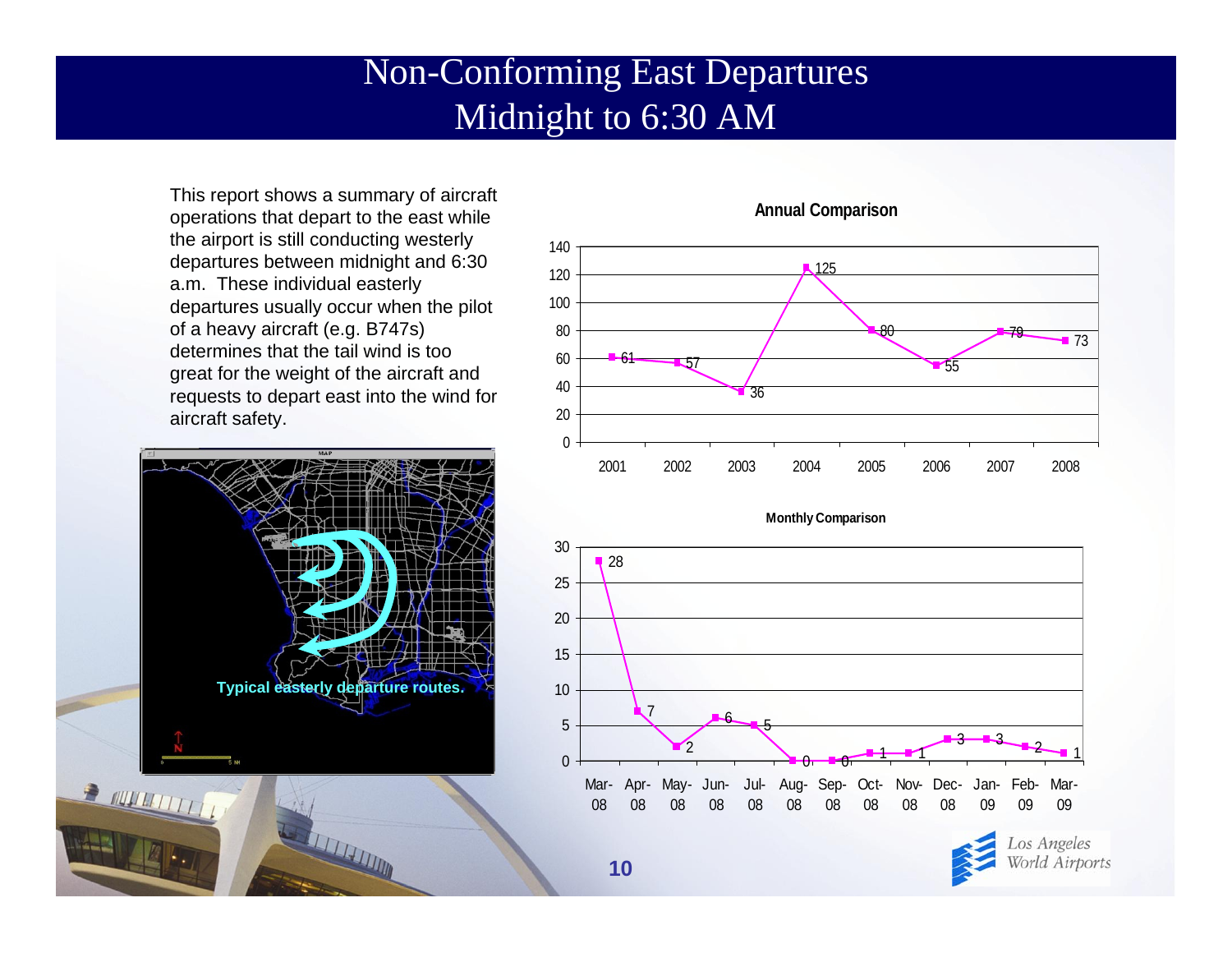#### Early Turn to the North

Aircraft departing to the ocean turn early prior to reaching the shoreline





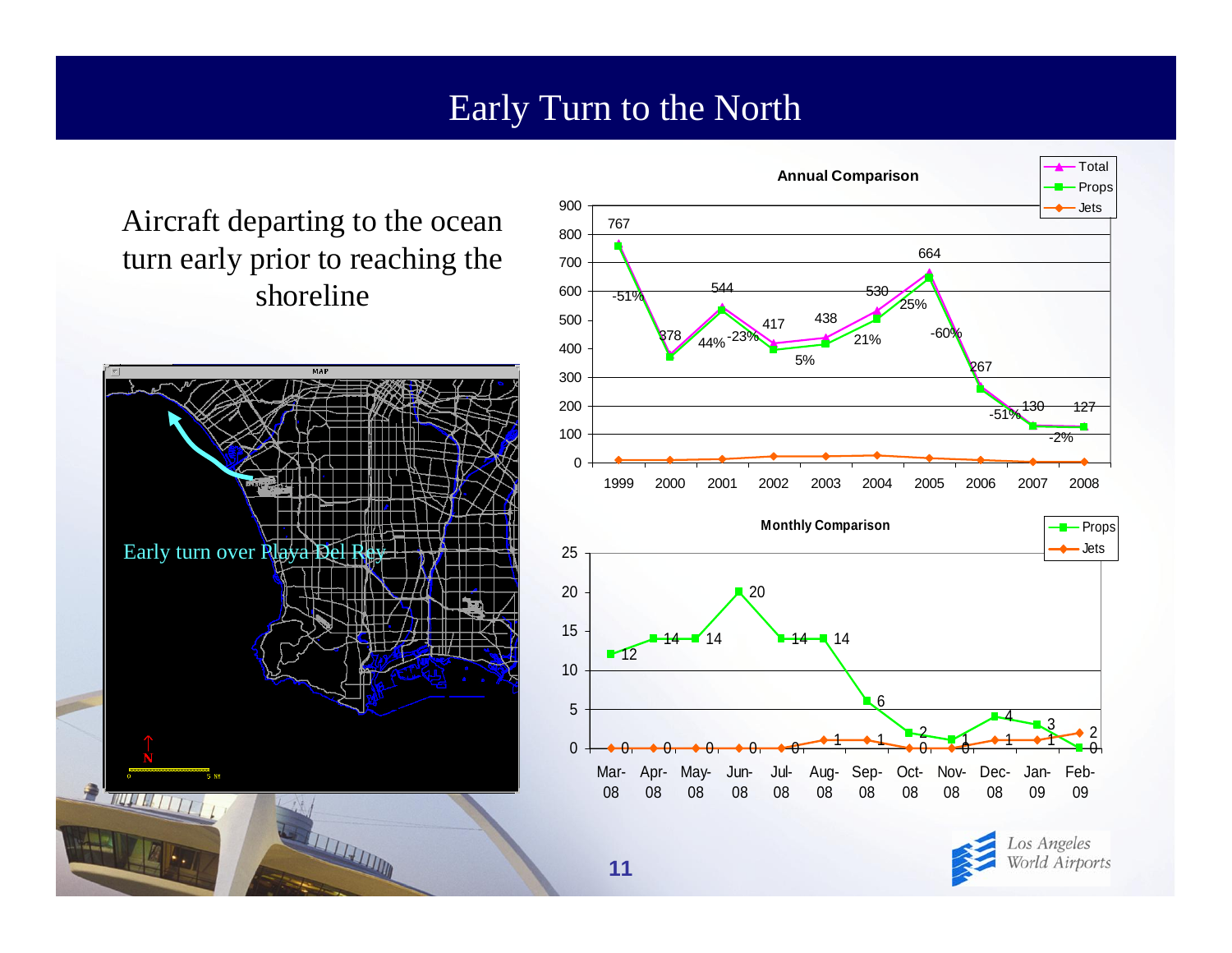#### Early Turn to the South

Aircraft departing to the ocean turn early prior to reaching the shoreline





World Airports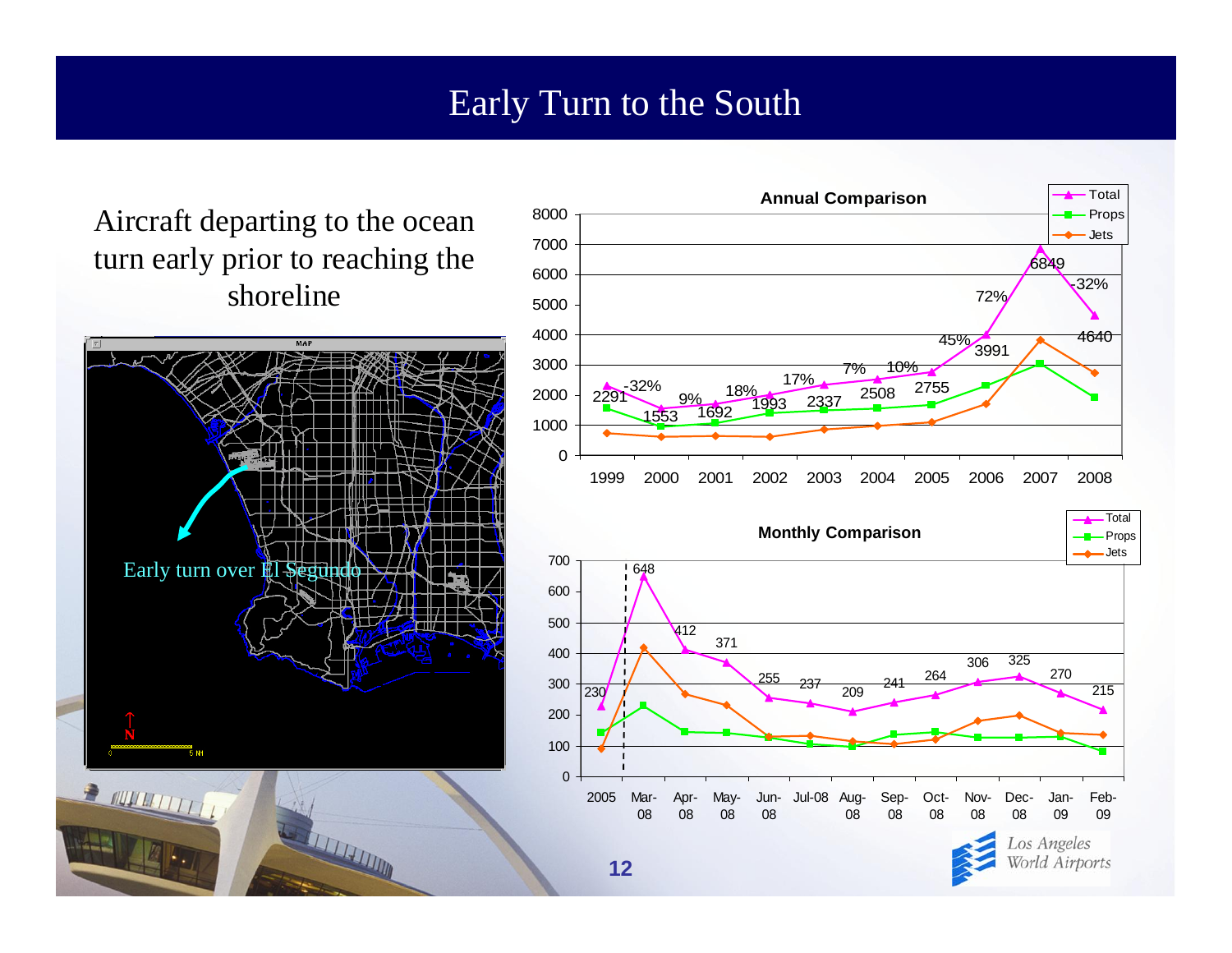#### Early Turns Breakdown February 2009

| Total Early Turn Ops   | 217         |
|------------------------|-------------|
| <b>Hyperion Gate</b>   | 171         |
| <b>El Segundo Gate</b> | 44          |
| l North Dunes Gate     | $\mathbf 2$ |

#### **Result of Investigation**

R MULTITTIT

| <b>Total</b>           | 46 |
|------------------------|----|
| I FAA instructed       | 13 |
| <b>Pilot initiated</b> | 23 |
| <b>Wind drift</b>      | 10 |

**REAL PROPERTY AND** 



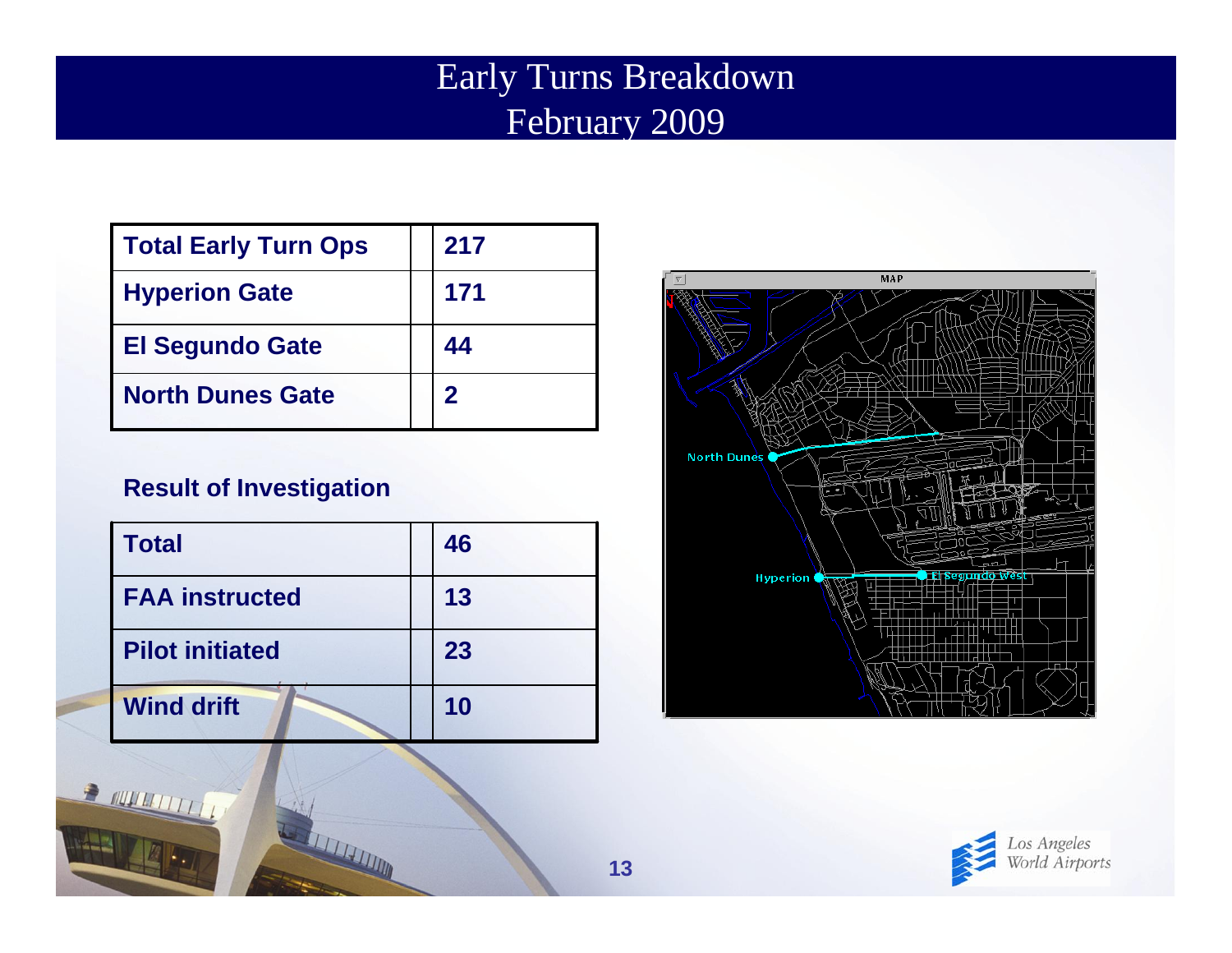#### Missed LAX Loop Departure – By Community

#### Monitoring loop departures overflying communities



**THE REAL PROPERTY AND** 

 $\frac{1}{2}$  automatic  $\frac{1}{2}$ 





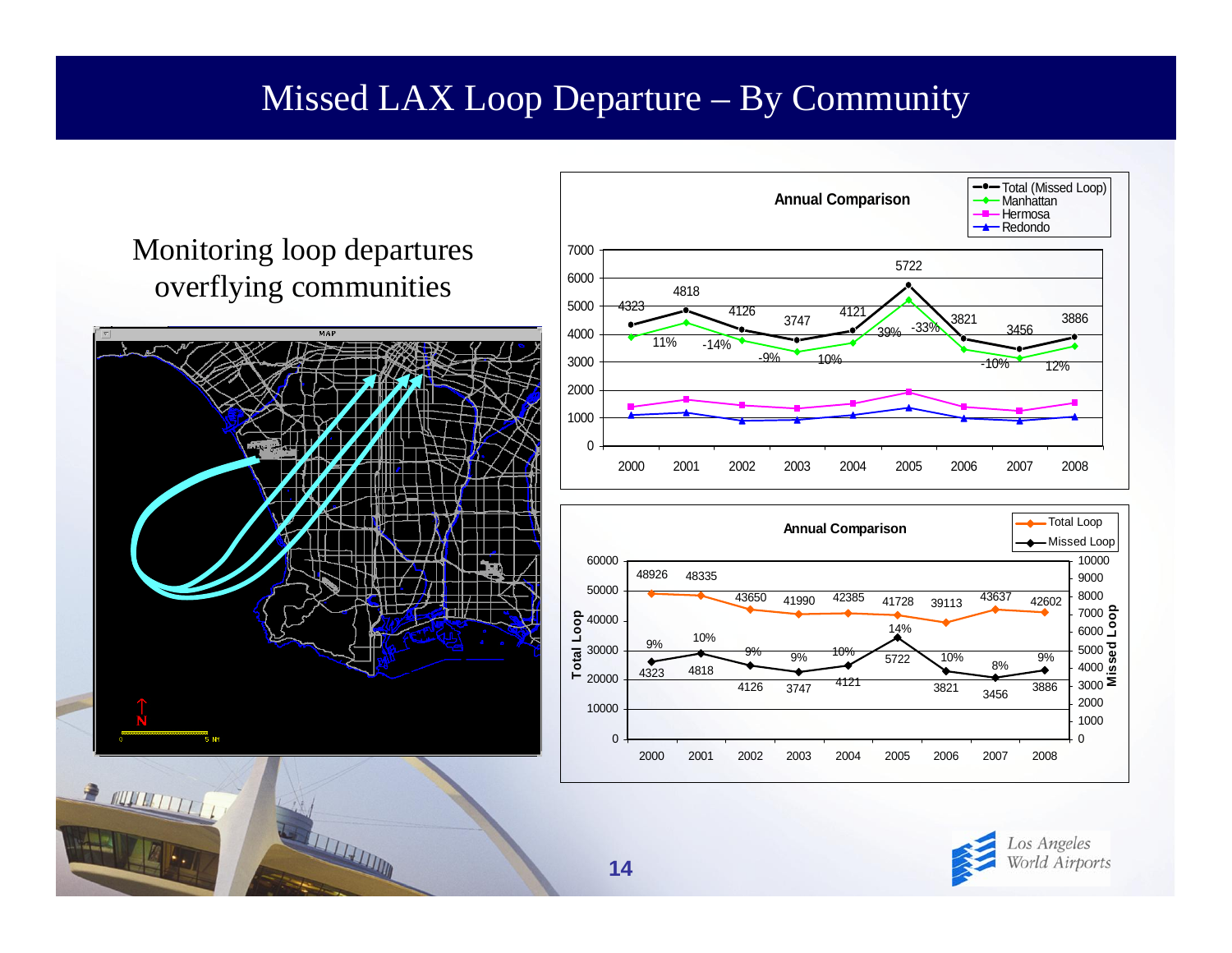#### Missed LAX Loop Departure – By Community



Los Angeles World Airports